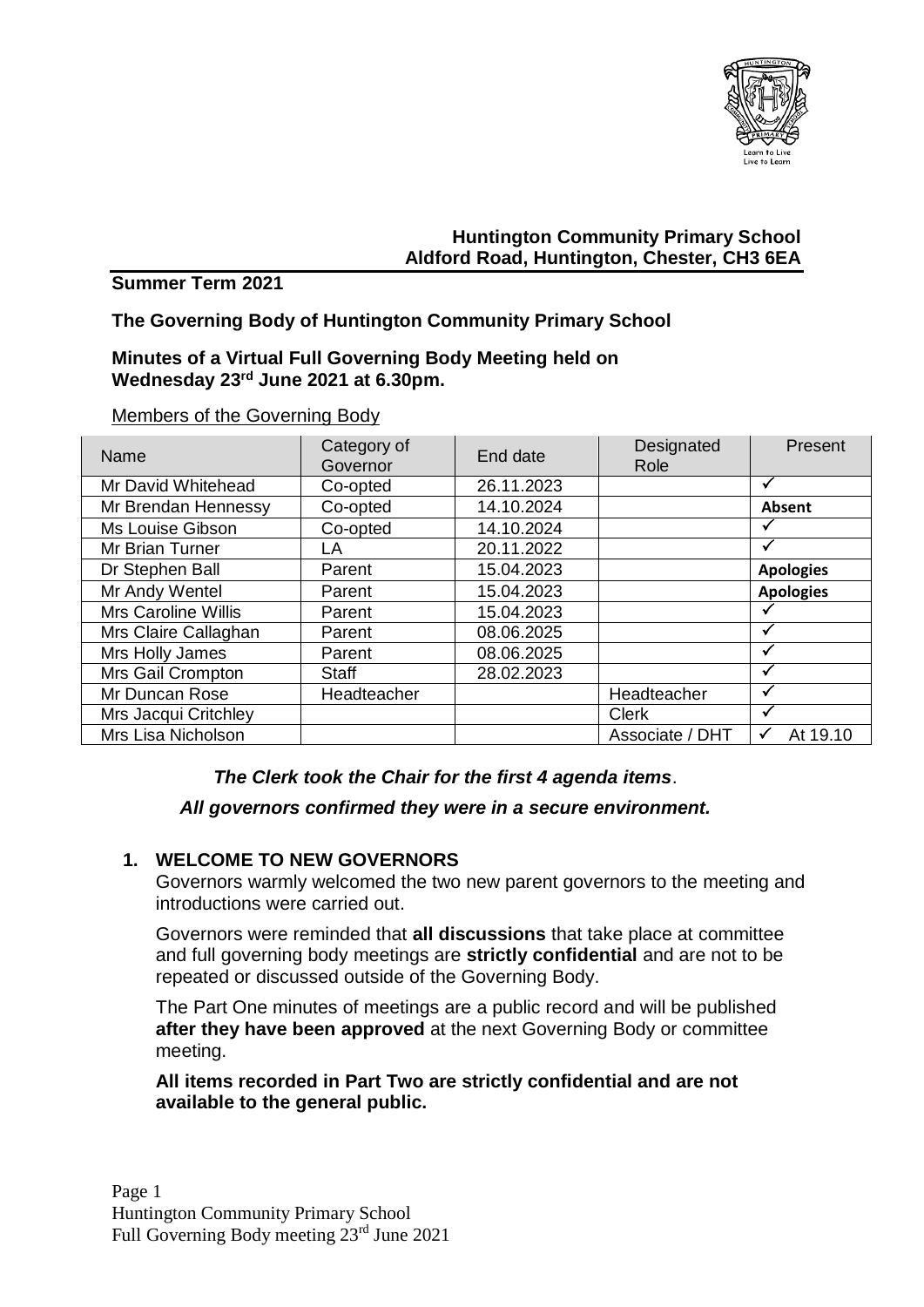

# **2. APOLOGIES**

• Apologies had been received from Mr Wentel and Dr Ball.

**RESOLVED**: That the apologies for absence submitted by Mr Wentel and Dr Ball be accepted based on their reasons for absence.

• Mr Hennessy was absent with no apologies.

Governors discussed the absence of Mr Hennessy and noted that currently he is working on a huge project for work and is away from home for long periods of time.

**RESOLVED**: That Mr Hennessy's absence be noted.

## **3. DECLARATIONS OF INTEREST**

There were no declarations of interest made or changes to annual declarations recorded.

**ACTION:** New governors were reminded to complete the Declaration of Interest form sent with their welcome pack and return them to school Office for school records.

## **4. ELECTION OF CHAIR OF GOVERNORS**

No nominations were received in advance of the meeting and nominations were sought by the Clerk. There were no nominations received.

It was noted that Mr Turner is currently the Vice Chair, and he has been standing in as Chair in Mr Hennessy's absence.

Governors discussed the matter and agreed that they required more time to look at succession planning and the Chair and Vice Chair roles. As the Chair and Vice Chair had originally been appointed until the autumn term 2021, an extra-ordinary meeting will be held in September to agree the way forward.

**RESOLVED**: That governors agreed to continue with Mr Turner as Acting Chair until the September meeting.

# **5. ELECTION OF VICE CHAIR OF GOVERNORS**

No nominations had been received and based on the discussion and decision above, it was agreed that Mr Whitehead would support Mr Turner until the September meeting when the appointment of Chair and Vice Chair would be undertaken.

**RESOLVED**: That Mr Whitehead would support the Acting Chair until the elections of Chair and Vice Chair take place at the extra-ordinary full Governing Body meeting which will be held on 15<sup>th</sup> September 2021 at 6.30pm.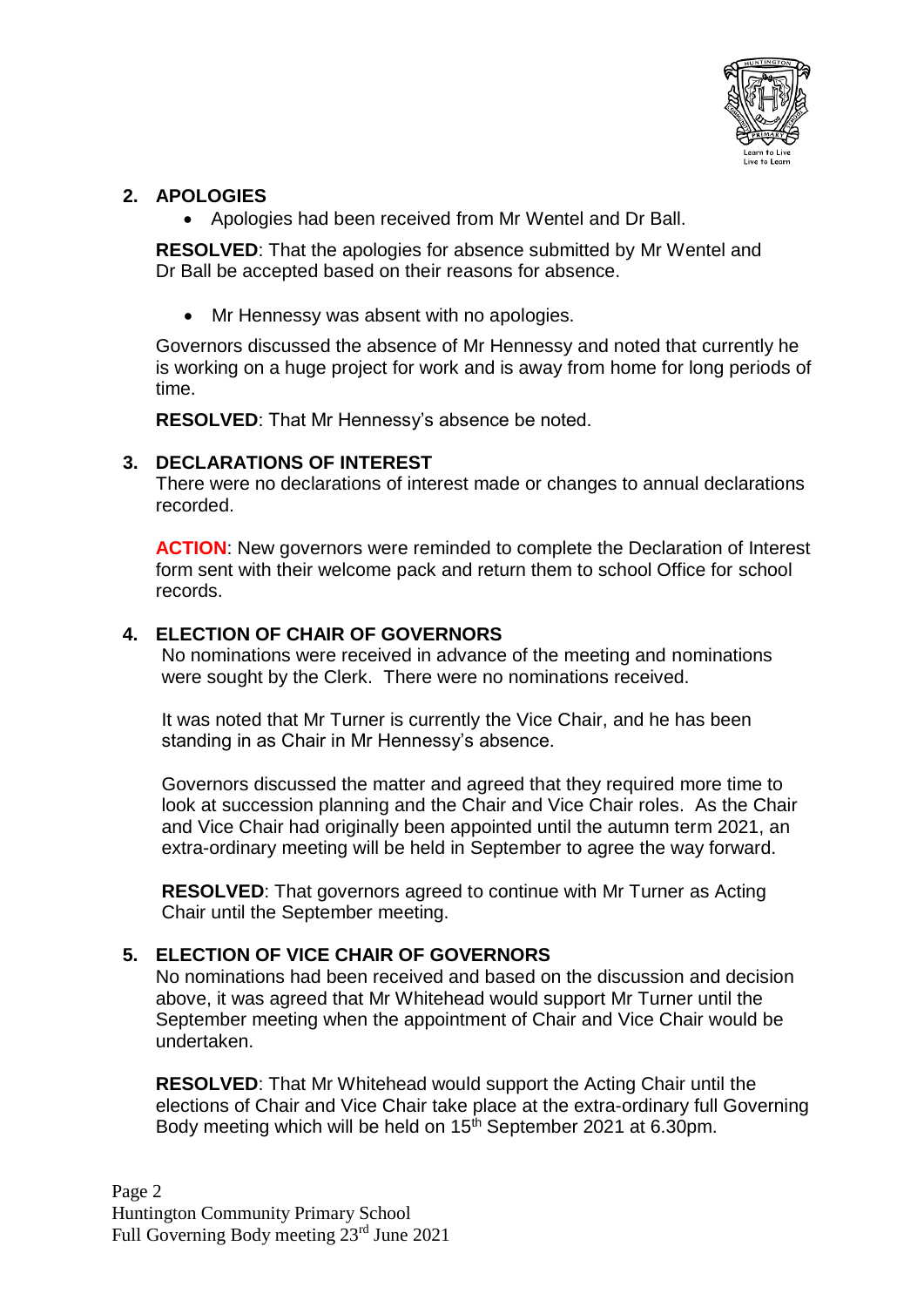

## **6. MEMBERSHIP**

Governors received the changes to membership since the last meeting and noted that:

- *a) Mrs Morgan – Co-opted Staff Governor*: Mrs Morgan's term had expired, and she had not stood for re-appointment. Governors recorded their thanks to Mrs Morgan for her service to the Governing Body and Mr Turner will write a letter of thanks on behalf of the governors.
- *b) Co-opted Governor Vacancies*: There are now 3 vacancies, and these were discussed. Mr Turner offered to look at the current skills audits and identify areas of weakness so that adverts could be placed requesting specific skills.

Mr Turner noted that Mrs Morgan had brought the perspective of teaching assistants to the meetings and another teaching assistant would be welcome.

**ACTION**: Headteacher and Mrs Crompton to ask TAs (*teaching assistants*) for interest in being the co-opted staff governor.

*c) Role Descriptor for Parent Governors*: Mr Turner noted that currently there are only role descriptors for Chair, Vice Chair and Safeguarding governor. A discussion document is available on Governor Hub and the role of the parent was taken from the School Bus model so was current.

Governors were happy with the document apart from some rewording required on confidentiality. Mr Turner will reword the document and send to the Headteacher for agreement.

**ACTION:** Mr Turner to reword the Role Descriptor discussions document and send the amended document to the Headteacher for approval.

*Mrs Nicholson entered the meeting at 19.10.*

*Induction Booklet for New Governors*: A draft document put together by Mr Turner was available on Governor and was discussed. Mr Turner noted that:

- He would like each new governor to have a mentor, preferably not the Chair or Vice Chair of Governors, who could offer help and advice and a friendly ear.
- New governors should be invited to meet the Chair and Vice Chair informally.
- Identity tags for governors would be useful for when they visit school in their governor role.
- All governors be invited to attend assemblies and events in school when visits are permitted.

Governors CW and LG liked the new document and the idea of new governors having a mentor which they would have appreciated when they first became governors.

Page 3 Huntington Community Primary School Full Governing Body meeting 23rd June 2021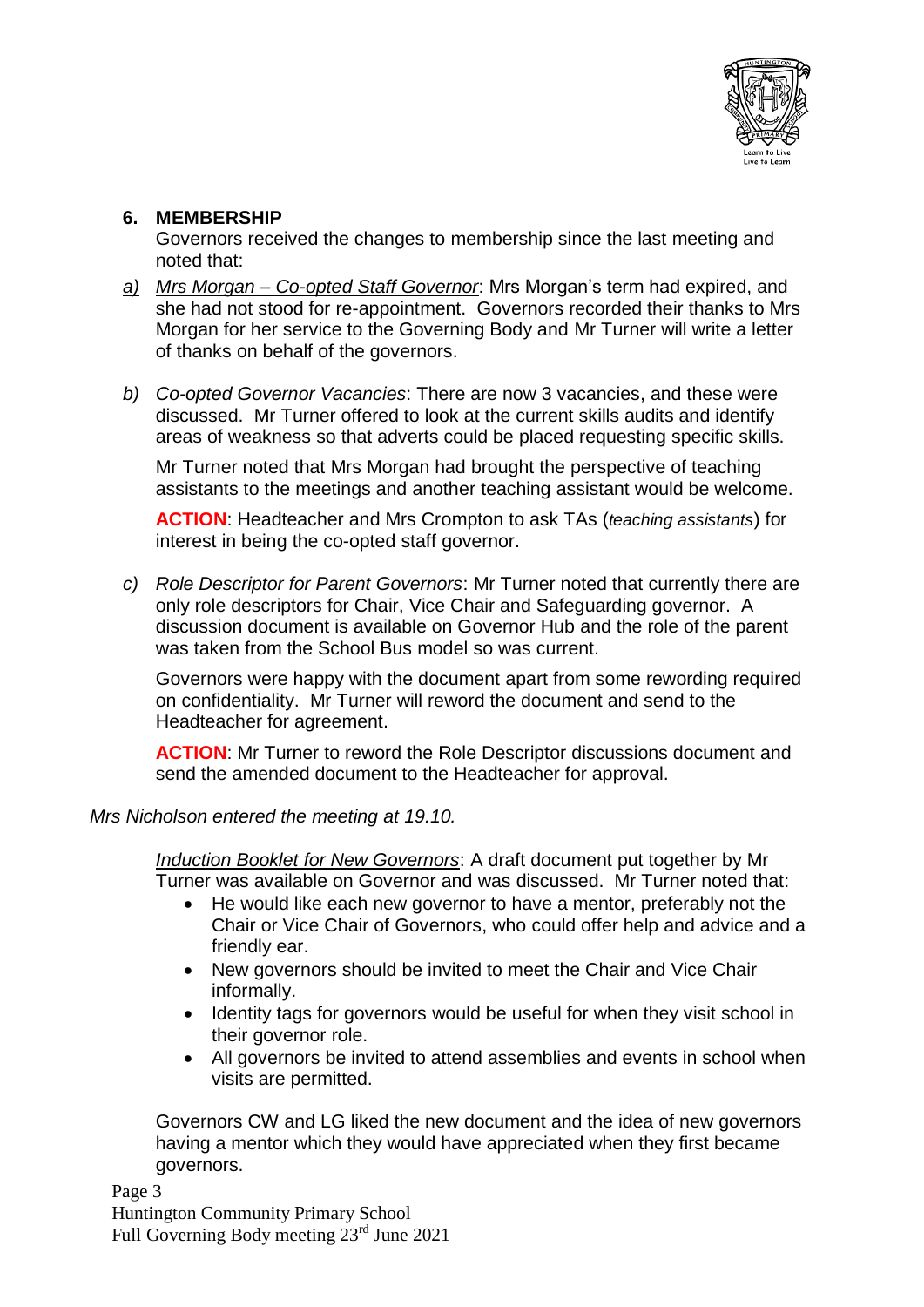

*d) Headteacher's Performance Management Panel*: The panel for 2021/22 was confirmed to be Mr Turner, Mr Whitehead and Mrs Willis.

Mr Turner noted that the recommended procedure is to have a written record of the meeting and for the panel to produce written recommendations of actions and/or salary increase for the next full Governing Body meeting.

It is also recommended that the Headteacher's Appraisal should supersede the staff appraisals so that targets can be cascaded down. That recommendation is already being followed by the Governing Body with the Headteacher's appraisal taking place in late summer / early September and the staff in October.

*e) School Improvement Partner Appointment*: Governors discussed and agreed to appoint Mrs Susan Walters, an experienced school improvement partner.

**ACTION:** Mr Turner to ask the Bursar to check Mrs Walters availability for September.

# **7. MINUTES OF LAST MEETING**

The part one minutes of the meeting held on 24<sup>th</sup> March 2021 had been circulated in advance of the meeting.

**RESOLVED:** The Part One minutes of the meeting held on 24<sup>th</sup> March 2021 were agreed to be a correct representation of the meeting.

### **8. MATTERS ARISING**

There were no matters arising.

Governors reviewed the previous actions as follows:

| Agenda                                                                                                                                                                                                                                                                                                                                                                     | <b>Action Point</b>                                                                                                                                                             | <b>Who/When</b>                         | <b>Outcome</b>                                          |
|----------------------------------------------------------------------------------------------------------------------------------------------------------------------------------------------------------------------------------------------------------------------------------------------------------------------------------------------------------------------------|---------------------------------------------------------------------------------------------------------------------------------------------------------------------------------|-----------------------------------------|---------------------------------------------------------|
| Item 6                                                                                                                                                                                                                                                                                                                                                                     | Send the Headteacher contact details for a<br><b>PAT</b> tester                                                                                                                 | D Whitehead<br>Term end 2021            | Action completed<br>summer half term.<br>Action closed. |
| Item 8                                                                                                                                                                                                                                                                                                                                                                     | Draw up a clear proposal for cover for the<br>Bursar prior to the May meeting, and for the<br>Headteacher, DW and the school's Bursar to<br>put together a firm proposal to HR. | <b>Finance Committee</b><br>Summer term | Action completed<br>and closed.<br>See update below     |
| It was reported that the Bursar is leaving at the end of term and school are advertising for a Business<br>Manager to replace her. Governors reported that there are a lot of adverts out for School Business<br>Managers (SBM), but the Huntington advert looks great and is offering one of the highest grades. It<br>was disappointing that no-one has applied to date. |                                                                                                                                                                                 |                                         |                                                         |
| Item 9                                                                                                                                                                                                                                                                                                                                                                     | Mr Turner to inform Janine Smart of the<br>action to form a working party to present a<br>solution to CWAC re the CUA by late April /<br>early May.                             | <b>B</b> Turner<br>Early May            | Action completed<br>and closed.<br>See update below     |

Page 4 Huntington Community Primary School Full Governing Body meeting 23rd June 2021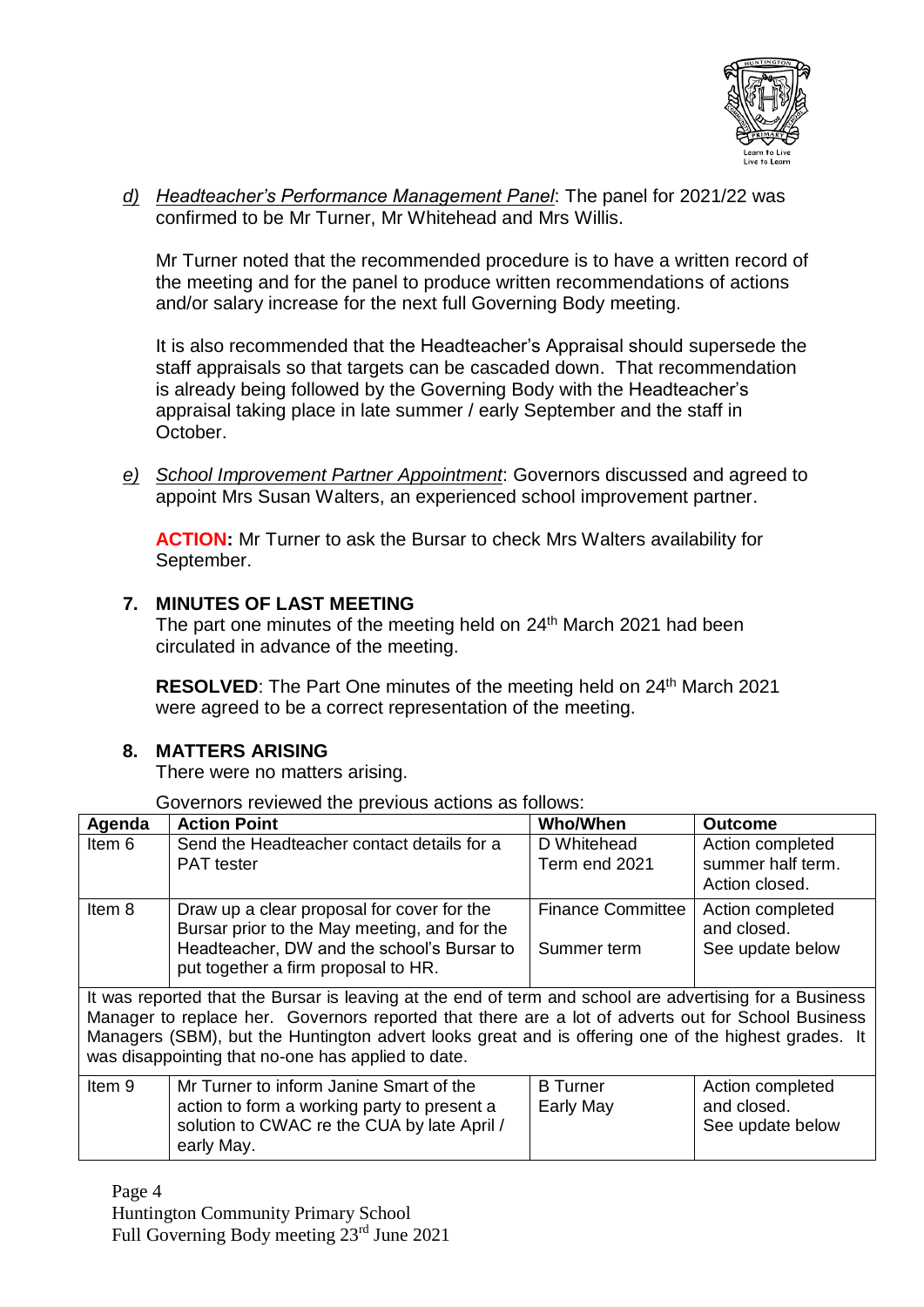

Mr Turner reported that he has written to D Grainger at the LA *(Local Authority*) regarding the reservations the school and Governors have regarding the CUA (*Community Use Agreement*). There has been no response to date and therefore the CUA is currently in abeyance. He noted that no maintenance of any kind has been carried out by the LA.

| Item 12 | The Headteacher to send out a parent survey   Headteacher |                 | Action completed. |
|---------|-----------------------------------------------------------|-----------------|-------------------|
|         | before Easter.                                            | Prior to Easter | See below         |

A Google Form was sent out to parents for comments on remote learning. School have received some really nice comments and also some constructive criticism. The Headteacher will put the survey results on the school website. Governors discussed holding a Post-Covid-19 survey at a later date.

**ACTION**: Headteacher to put survey results on the school website.

| Item 13                                                                                                                     | Mr Turner to circulate dates for Ofsted<br>readiness working party meetings                                                    | <b>B</b> Turner<br>April / May            | Action completed<br>and closed.                               |
|-----------------------------------------------------------------------------------------------------------------------------|--------------------------------------------------------------------------------------------------------------------------------|-------------------------------------------|---------------------------------------------------------------|
| The Ofsted Readiness working party has been set up and has met. Another meeting will take place<br>towards the end of term. |                                                                                                                                |                                           |                                                               |
| Item 13                                                                                                                     | Mr Turner strongly recommended that<br>governors read the practice Ofsted questions<br>on both 'The Key' and 'The School Bus'. | All Governors<br>End of summer<br>term    | Action completed<br>and closed                                |
| Item 17                                                                                                                     | Mr Turner to upload a draft Governor<br>Induction pack to Governor Hub prior to the<br>next FGB meeting                        | <b>B</b> Turner<br>As soon as<br>possible | Action completed<br>and closed.<br>Discussed under<br>Item 6. |

### **9. CHAIR'S ACTIONS**

There had been no meetings with CWAC regarding the CUA or the School Travel Plan.

### **10. COMMITTEE MEETING REPORTS**

All committee minutes had been uploaded to Governor Hub prior to the meeting. There were no recommendations to be approved.

*Link Governors*: It was noted that Link Governors need to be in place for the autumn term. It was also noted that an updated Link Governor Report Form was required.

Visit reports should be uploaded to Governor Hub once reviewed and agreed with the member of staff visited.

### **11. FINANCE ITEMS**

### *a)* **Budget 2020/21**

*To confirm the final year end, carry forward for 2020/21*

As background for new governors, the Headteacher reported that the previous school had been a single form entry and there had always been a surplus carry forward at the end of the financial year.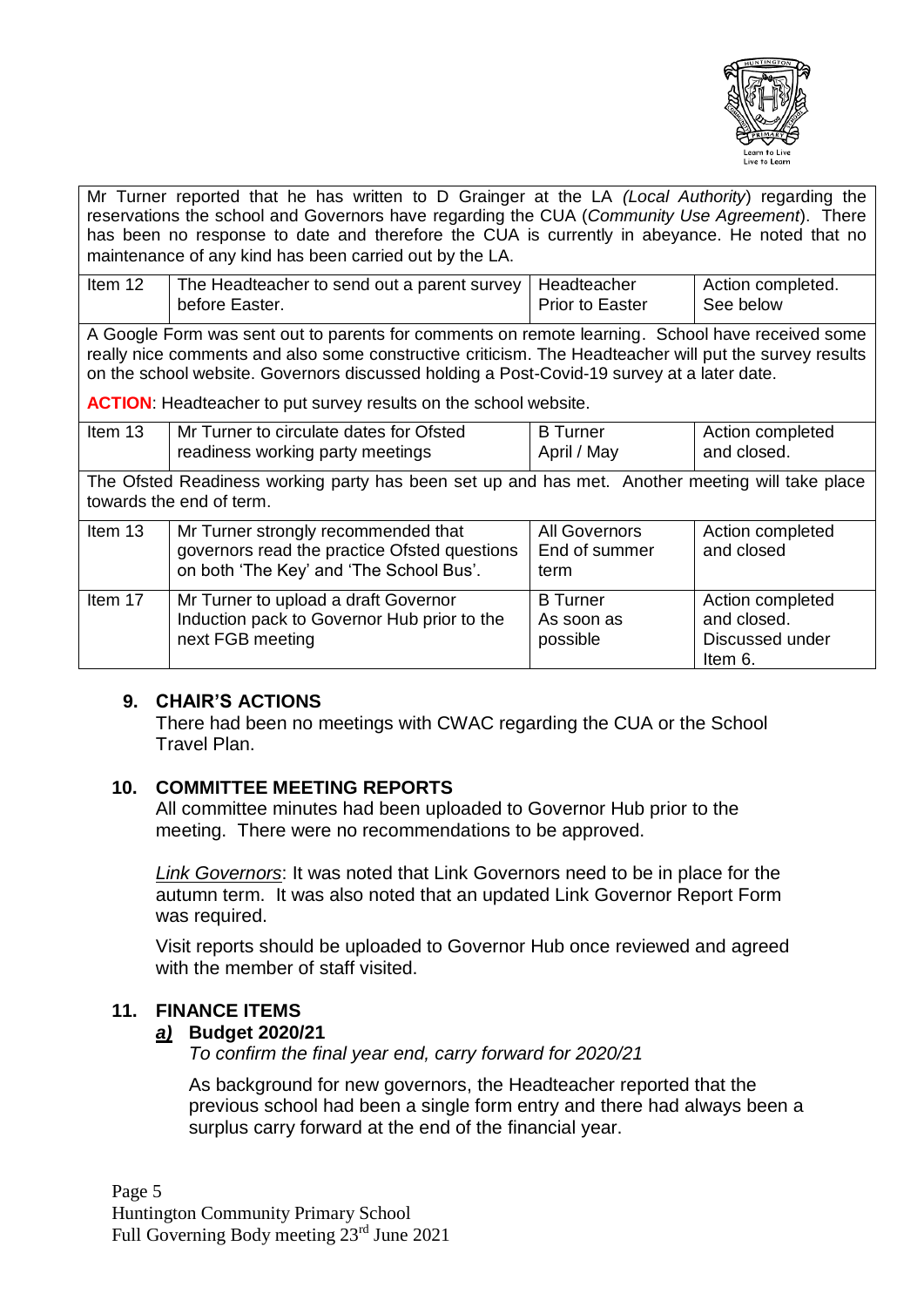

The transition period from being a single form entry to a two-form entry school had been expected to be a short process and therefore school had opted to staff two teachers per year group prior to the move.

The new school had been predicted to be available within two years, but it took four years to complete so school had always predicted a deficit at the beginning and finances were picking up until recently when numbers were less than expected.

In one year group, 25% of the pupils have SEN (*Special Educational Needs*) so school are spending more on TA's.

The final year end carry forward for 2020/21 was confirmed to be -£76,215.

#### *b)* **Budget Monitoring Report**

Governors received the report and noted the carry forward for future years had been predicted to be:

- 2021/22 15,039
- 2022/23 90,031
- 2023/24 167,405

The revised carry forward figures< taking into account the Reception intake for September 2021, are now:

- $\bullet$  2021/22  $\bullet$  -8.326
- $\bullet$  2022/23  $-46,119$
- $\bullet$  2023/24 -76,297

### *c)* **Budget 2021/22**

*To discuss and agree any changes to the draft 2021/22 budget agreed at the spring term meeting.*

There is a shortfall in numbers for September which may decrease the carry forward surplus for future years. This is a demographic blip and, looking at benchmarking, we are in line with other schools.

It was noted that 20 children less would be a loss of £70k year on year so this is a challenge.

The DFE expect staff to receive progression increments, this will mean that all staff will be at the top of the scale in five years' time, therefore salary costs will increase.

Key Stage 1 TA support has been reduced due to budget, this leaves class TAs at the lowest level ever, so school need to look at revenue generation.

Governors noted that Saighton School is increasing in size, and this will have an impact on numbers at Huntington.

#### *GQ: Aren't these numbers taken into account by the LA?*

Page 6 Huntington Community Primary School Full Governing Body meeting 23rd June 2021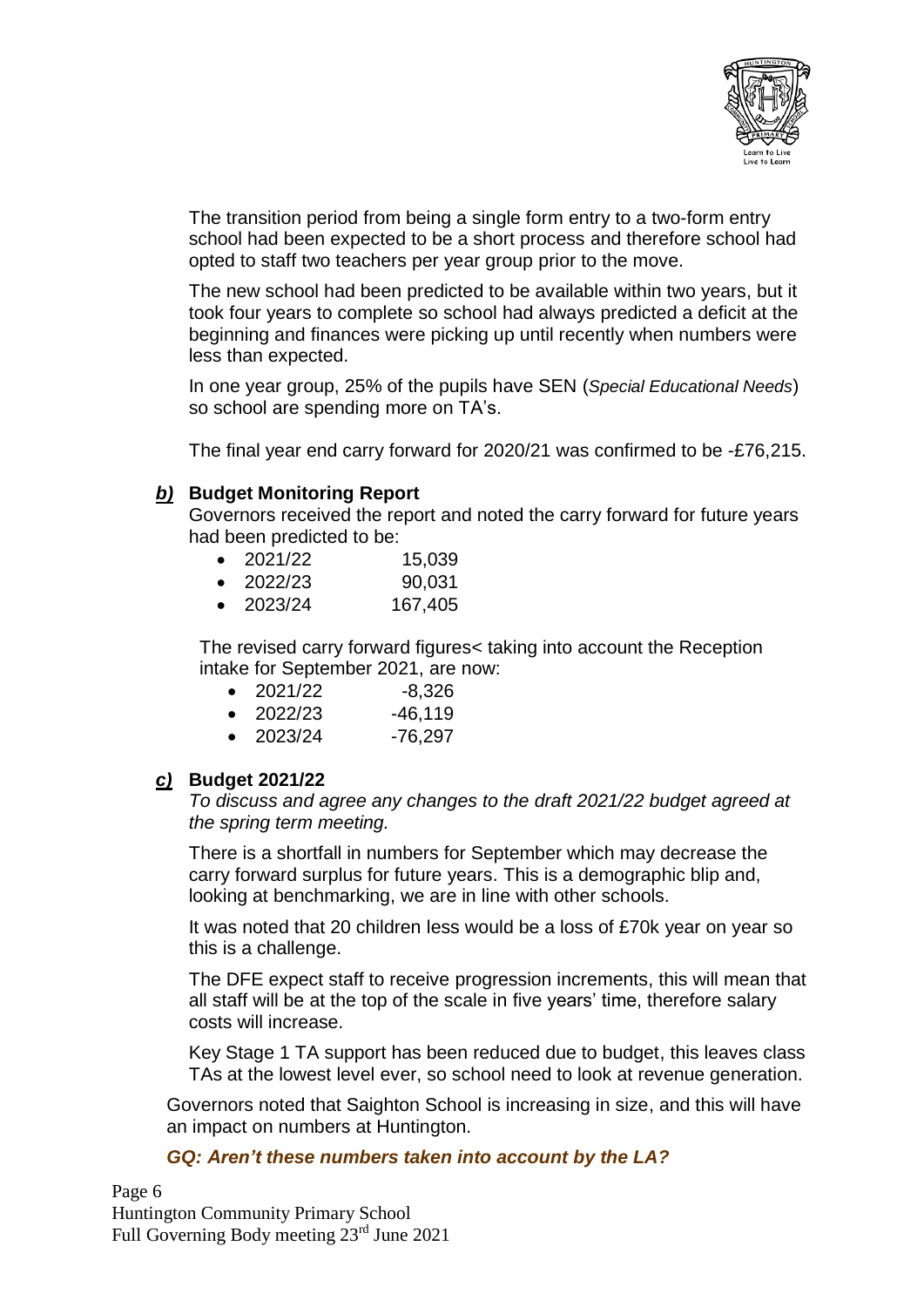

*A: The PAN (Pupil Admission Numbers) is determined by pupils in the catchment area. Up to 38%-42% of children coming to Huntington are from out of catchment area and some pupils in catchment area are going to other schools.*

The Headteacher reported that if numbers drastically decrease then there will have to be a restructure of class sizes.

**RESOLVED**: That the revised budget be approved.

### *Mrs James left the meeting at 20.05.*

# **12. HEADTEACHER'S REPORT**

This had been circulated in advance for governors to read and Mr Turner gave the opportunity for questions and comments.

The Headteacher reported that the one-day adventure days for years 4, 5 and 6 cannot go ahead now. The LA have issued clear guidance on visits and school are adhering to their policy and this was discussed.

Partnership links are continuing with local schools e.g., Boughton Heath Primary. The South Africa links are continuing with pupils communicating via email.

Whole school events will take place, but each class will be in its separate bubble as per the current measures which have been very effective to date.

Curriculum developments are ongoing, Pathways to Progress and the Maths Hub application are being used.

Mrs Nicholson gave a brief report on Pathways to Progress and noted that:

- Staff had been asked for input and reported that there had been 100% improvement on planning for teaching and learning. There had been very little negative feedback.
- Staff are able to tailor Pathways to Progress for pupil needs i.e. SEN (*Special Educational Needs*).
- It had been noted that Pathways to Write saves time and has improved stamina in writing etc.

Mrs Nicholson reported that she has sent information to the Chester Chronicle to promote the school, although she is not sure whether it was published. She noted that there are lots of fun and engaging activities being put on by staff i.e., Miss Bunning had entered pupils into the Poetry by Heart competition and a Year 6 pupil has got through to the finals stage in London.

**RESOLVED**: That the Headteacher's Part One report be received.

Page 7 Huntington Community Primary School Full Governing Body meeting 23rd June 2021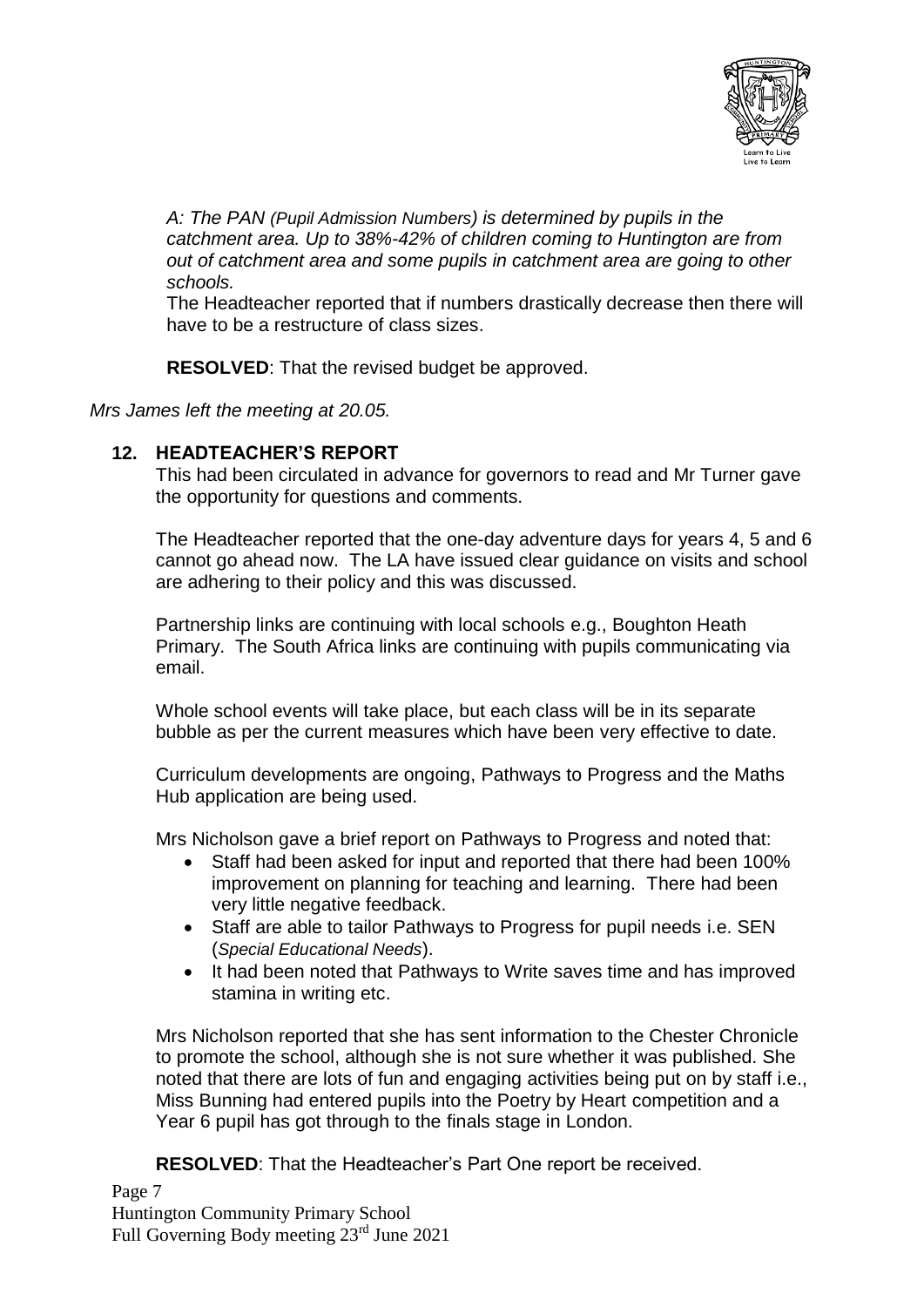

# **13. SENDCo REPORT**

The report had been shared with the Curriculum Committee in May and had been available to all governors on Governor Hub.

#### The following questioning and discussions took place: *GQ: Would we expect more numbers in Reception / Year 1 as they progress through school life?*

*A: It would depend on the cohort. As they progress through school some needs do become more apparent, but some are able to hide it.*

It was reported that in Year 4 and Year 5 SEN numbers were larger than expected with 14 SEN pupils in Year 4.

School is encouraging more use of the Forest Schools area which does have a positive effect on behaviour.

A Nurture Room has been suggested and it was noted that, although there are up front costs, this could have a massive impact on the whole school.

Pupil Premium and SEN numbers have increased, and school need to look at ways to address the problems and issues that arise.

A governor noted that funding is key because as the volume of SEN pupils increase the deficit will also increase.

## *GQ: Would it be possible to have a report on the last 10 years of funding and the numbers of SEN pupils so that we can compare?*

*A: This would be difficult as interventions need to be put in place prior to any funding being allocated, this means that school never catch up as they have already funded the extra support though the school budget.*

It was noted that parents are happy with the support given to the SEN pupils in school.

# **14. SAFEGUARDING REPORT**

The Safeguarding Governor reported that she has reviewed the Single Central Record with the Bursar.

The Safeguarding report is on Governor Hub and the following matters were noted:

During the year 2020-21:

- 14 children accessed the Family Support Workers
- 4 children were supported via a TAF (*Team Around the Family*)
- 2 children were supported by Social Care as Children in Need

It was noted that:

- Ideally the report would include the attendance of pupils.
- There are not many TAFs (*Team Around the Family*)

Page 8

Huntington Community Primary School Full Governing Body meeting 23rd June 2021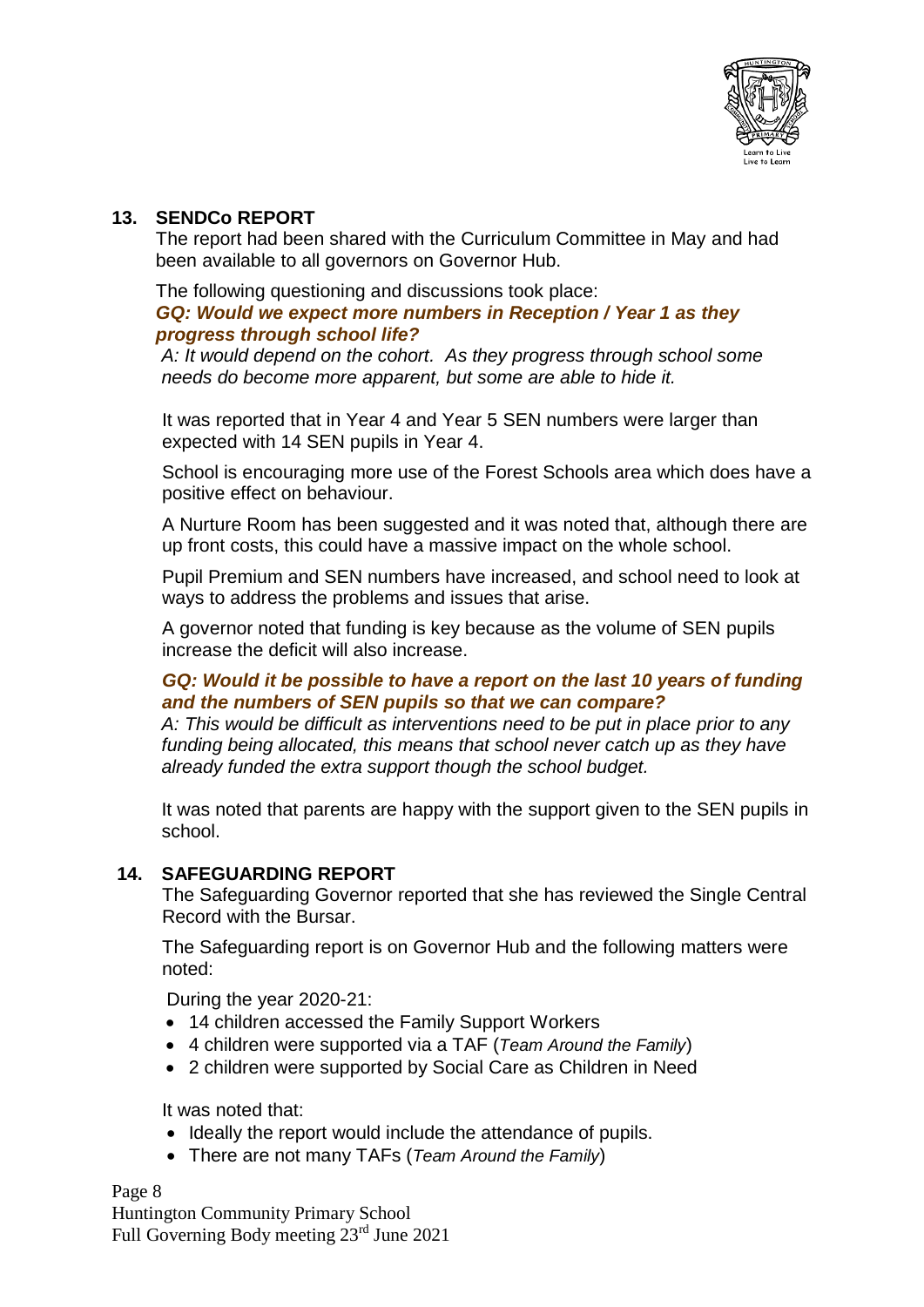

- The school Family Support Workers are having less access due to Covid.
- The children are supported by Mrs Mercer the ELSA (*Emotional Literacy Support Assistant*),

### *GQ: Do we know the average numbers of bullying incidents?*

*A: No. We do know there was an increase in racist incidents last year and we are looking to buy the No Outsiders scheme to address issues.*

# **15. SCHOOL STRATEGIC IMPROVEMENT PLAN (SSIP)**

Governors noted the eight action plans on Governor Hub which had been shared with committees. The plans were colour coded to highlight the changes. Green text denotes changes from the autumn term review and blue text denotes changes from the spring term review.

A meeting will be held to look at the priorities for next year and Mr Turner will liaise with Mrs Willis and Mr Wentel to agree a date.

**ACTION**: Mr Turner to liaise with Mrs Willis and Mr Wentel to agree a date to discuss the SSIP priority areas of focus for next year.

### **16. EQUALITY INFORMATIION AND OBJECTIVES**

The policy had been discussed at Finance Committee and was also available on Governor Hub for governors to view.

### **17. PUPIL PREMIUM REPORT**

The report is available on Governor Hub and had also been discussed by the Finance & Personnel Committee and their minutes were also on Governor Hub.

Governors reported that there is a new template to use and also a new reporting system in place. It was noted that the template from the EEF (*Education Endowment Foundation*) has been received and Mrs Nicholson will look at this with the link governor. Training should also be undertaken, and Mrs Nicholson will look for a suitable training course.

**ACTION**: Mrs Nicholson to look for a Pupil Premium training course to attend.

# **18. PE AND SPORTS PREMIUM REPORT**

This report must be published online by the 31<sup>st</sup> July.

It was noted that the expected expenditure has been added to the report; however, some expenditure has not yet been made but will be spent by year end. Anything not spent will be rolled forward.

There has been less swimming due to Covid, although this began once more the summer term for Year 4, and Year 6 catch up swimming will take place next week at Northgate Arena. The Headteacher reported that out of 14 nonswimmers only 6 have taken up the offer.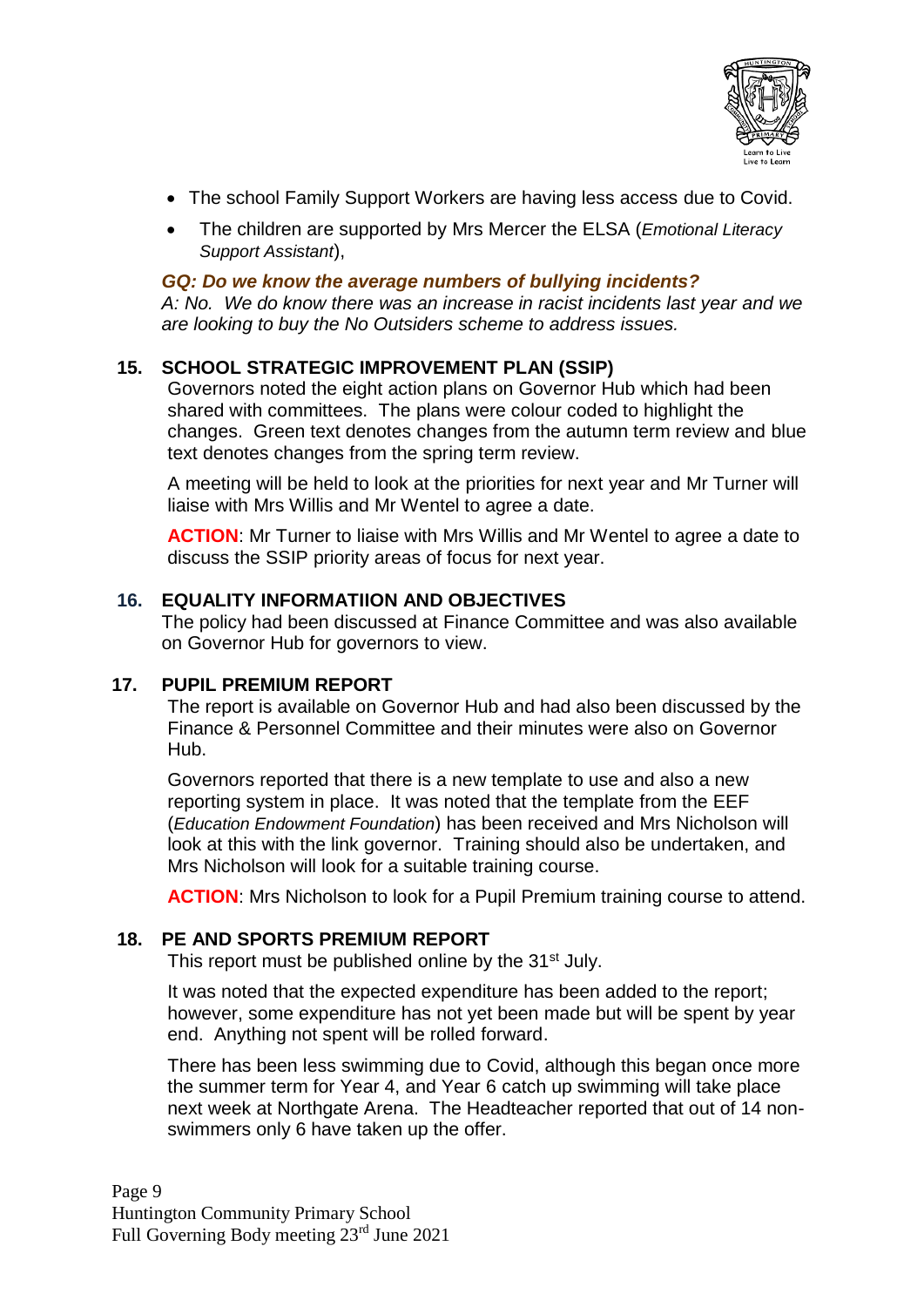

A large amount of the funding (50%) is for the 1:1 support for PE. After School Clubs are also funded by the school so generally there is no cost to parents.

## *GQ: Are the percentage of targets the National Curriculum targets or our targets?*

#### *A: These are our targets.*

### *GQ: Do the costs come to more than the funding? A: Yes.*

It was noted that the school had received £20,263. SEN spend for 10 pupils amounted to £5,700.

### *GQ: Will there be an end to the funding at any point?*

*A: We are generally informed in the summer term if funding will be in place for the following year. We do know that we will have funding next year.*

### *GQ: Is this something we need to bear in mind for the future in case the funding stops i.e., the PPA cover for PE lessons?*

*A: This money cannot be used for PPA cover so that is not an issue. If there was no funding in future then we would have to charge for after school activities to pay the tutors, although they would probably still be subsidised by school.*

# **19. POLICIES**

Governors considered the policies reviewed at committees:

- Looked After Children (Premises/H&S Committee)
- Equality Information and Objectives (Finance & Personnel Committee) This is an annual report and will be reviewed termly.

**RESOLVED: -** Governors ratified the policies as previously agreed at **Committees** 

### Pay Policy 2020/21

The policy has been rewritten to comply with the CWAC LA policy and was discussed.

### *GQ: Do we have to hold consultations with the trade unions?*

*A: Governors are only required to consult with the trade unions if the LA do not. CWAC LA do have regular consultations with the trade unions and then they amend the policy and send it out to the schools, so we are covered.*

It was noted that last year the policy sent out by the LA had not been highlighted with tracked changes which is why the policy was adopted in its present form and why there are changes required now.

The following changes were reviewed: Page 4: Para 1 Added "existing" before agreement.

Page 10 Huntington Community Primary School Full Governing Body meeting 23rd June 2021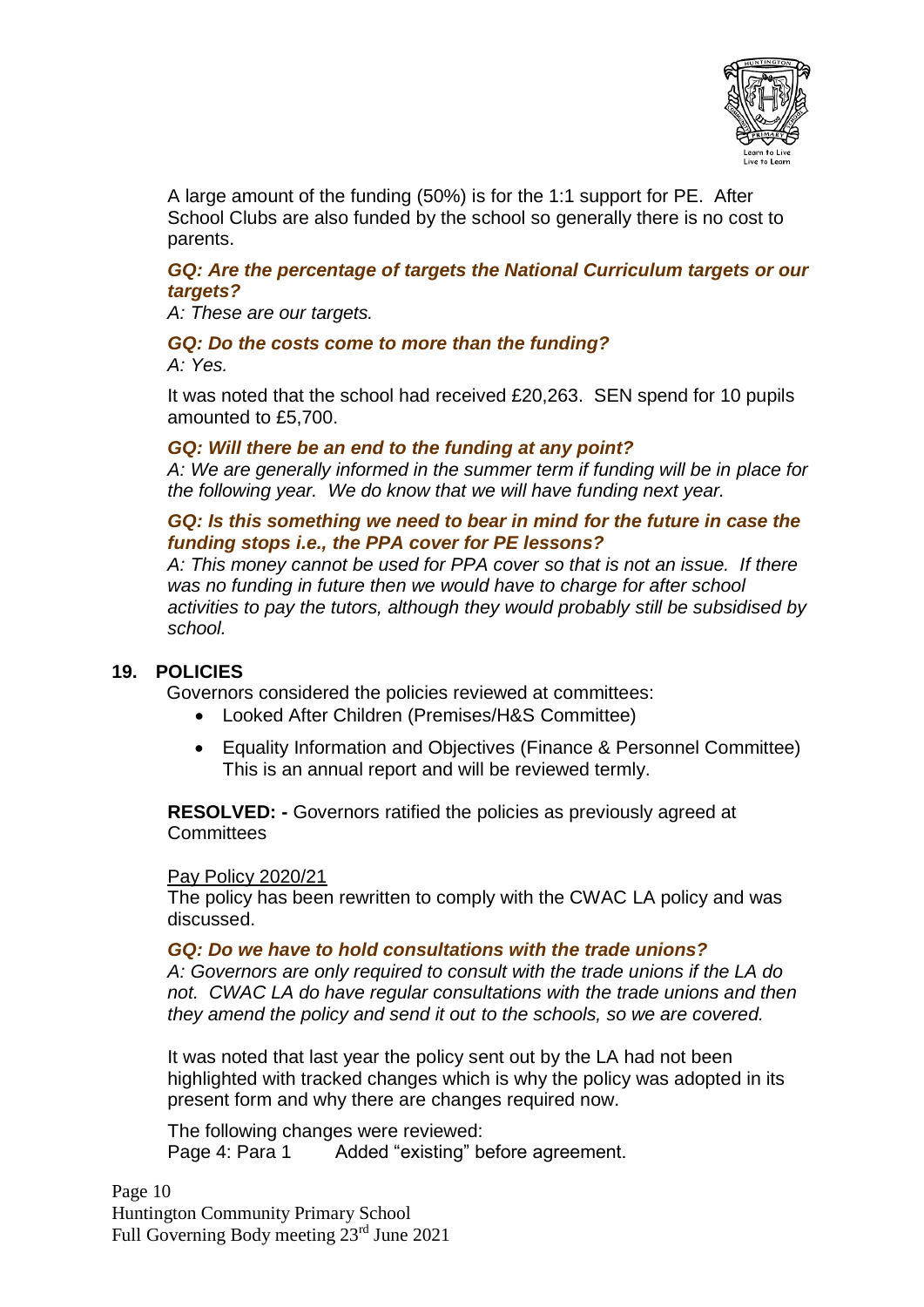

Page 4: Para 3 Added "annually" to policy review.

It was noted that pay progression for teachers is no longer automatic and is now based on satisfactory appraisals. If an appraisal is not satisfactory then an increment can be withheld, and other proceedings may need to be instigated (although Capability is a separate process).

### Recognition Award Scheme

All staff pay reviews must take place prior to the 31<sup>st</sup> October. The Headteacher will make recommendations to the Pay Panel for agreement.

General wage increases will come in on different dates from CWAC LA following consultations with unions.

#### *GQ: Is there a salary range for staff?*

*A: Yes, and this should be specified as part of the document.*

Extra payments can be awarded called TLRs and these payments reward additional leadership and management responsibilities undertaken by classroom teachers. The Governing Body determine the overall number of TLR payments available in the school and the levels and values of those payments.

Under the TLR payment system, there are no nationally prescribed levels or values of TLR payment. Each Governing Body decides for itself the overall number of posts of responsibility carrying TLR payments in the school.

The STPCD provides for three broad bands for the values of TLR payments: TLR1, TLR2 and TLR3 bands. TLR1 and TLR2 payments are permanent while the teacher remains in the same post. TLR3 payments are for a fixed, time-limited period only.

## *GQ: Subject leaders have additional responsibilities so why are they not receiving additional payments, for example a TLR 3 at £500.*

The Headteacher reported that it is the expectation in primary schools that every teacher is responsible for a specific subject. Teachers are given time to carry out those roles and have non-core subject development time (on the basis of a rolling programme of subject focus).

The Deputy Headteacher reported that there is an expectation of experienced teachers that they will take on a role i.e., book scrutiny or learning walks.

Mr Turner reported that he had only raised this as it is part of the new Ofsted Inspection Framework, and this was discussed.

One governor who is an ex-teacher reported that it was always an expectation that teachers take on additional roles in school.

Page 11 Huntington Community Primary School Full Governing Body meeting 23rd June 2021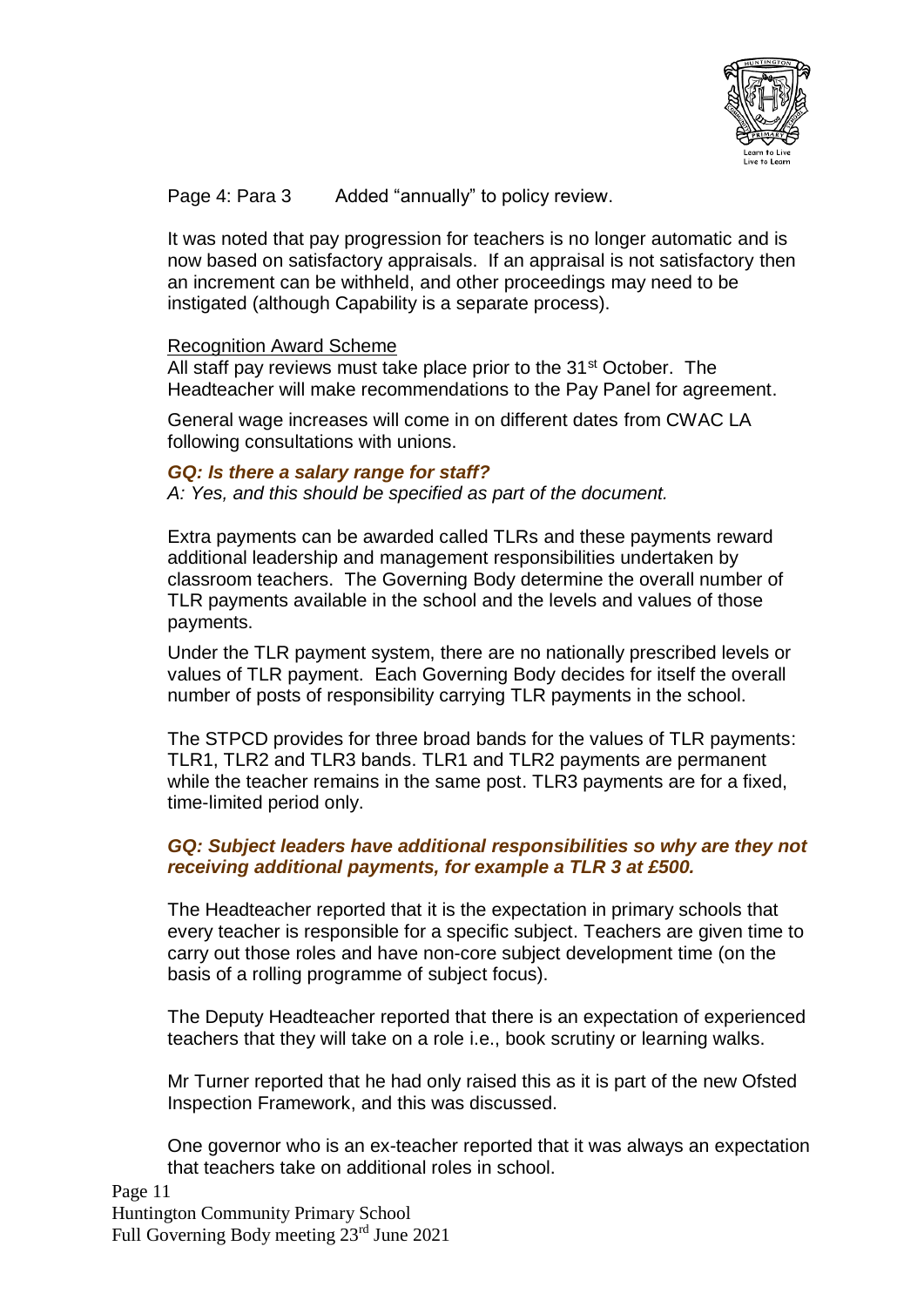

**RESOLVED**: That governors had reviewed and approved the policy and considered the recommendations.

(CWAC have indicated that a new guidance document will be published in September and the Chair has asked for a copy)

## **20. SCHOOL TRAVEL PLAN**

Mr Turner reported that CWAC LA do not like the School Travel Plan approved by governors as there is too much focus on safe travel to school. It was noted that CWAC had not provided templates or advice to schools on completing a travel plan and this was discussed.

Governors had

- Identified the barriers of walking to school.
- Identified the key issues on the journey that would deter parents from walking to school.
- Identified how pupils travel to school.
- Identified the distances that pupils travel to school.

The results show that up to 75% of pupils walk to school, a small proportion travel by car.

Governors discussed the plan and agreed that it is great but too lengthy so needs to be consolidated to be relevant and easy to read.

It was noted that a School Travel Plan should identify the problems of travelling to school and then provide the evidence and this plan does that with photographs backing up the evidence. However, it was queried whether this plan drives change and that was discussed.

It was noted that the Action Plan can be amended to include the changes suggested by the Headteacher i.e., Bikeability training, Walk to School week etc. However, safety issues are beyond the school's control so should be highlighted.

### *GQ: So, shall we concentrate on the actions then?*

*A: Yes, but we still need reasons for the actions.*

The Headteacher has a massive evidence base that can be drawn on and he reported that these things are included in the SSIP (*School Strategic Improvement Plan*).

Governors thanked Mr Turner for his excellent piece of work, which was truly appreciated; however a practical plan must be put in place.

**ACTION**: Mr Turner to rework the School Travel Plan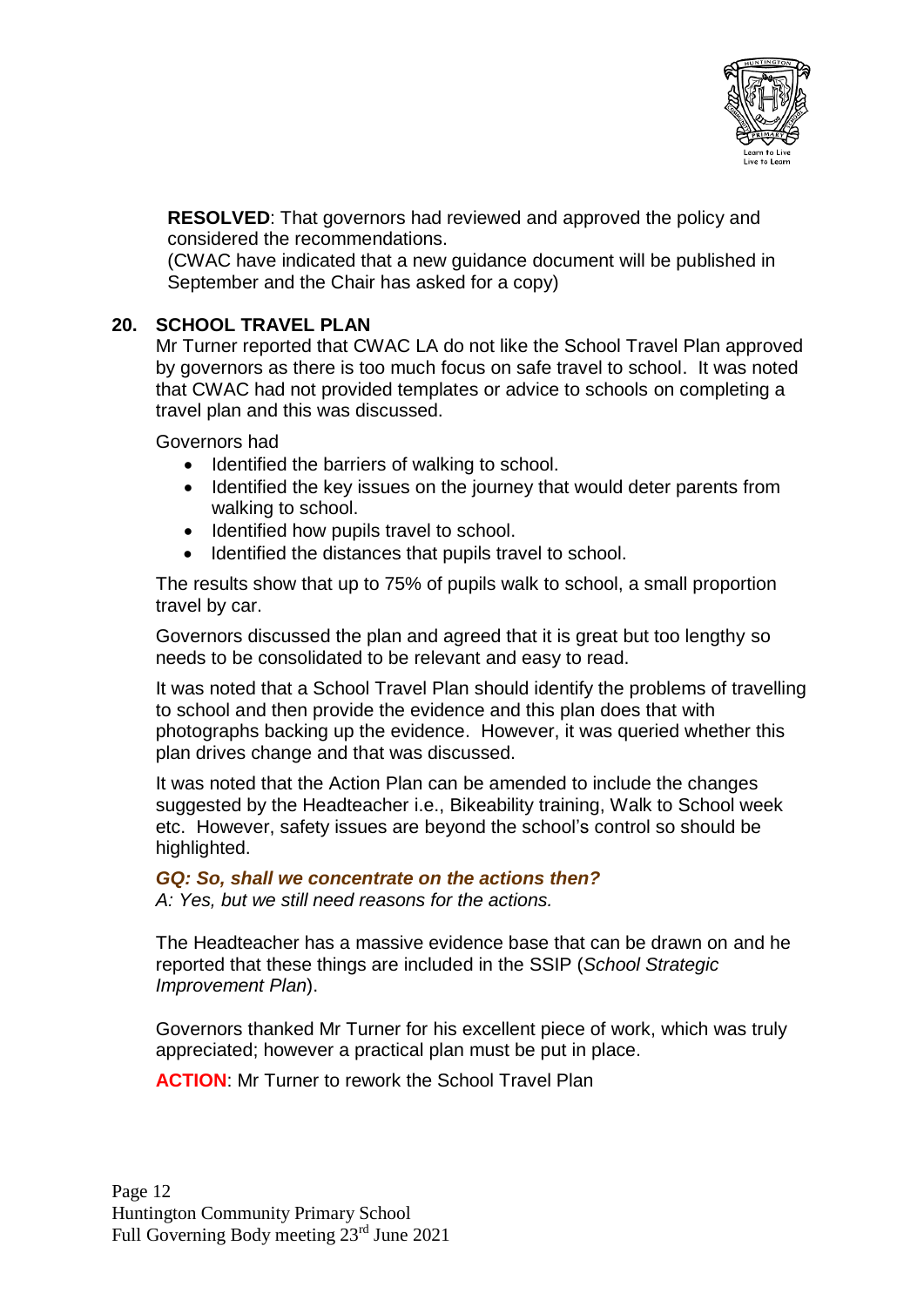

### **21. PARENT SURVEY**

The parent survey was discussed, and it was noted that fewer responses are received the more surveys are carried out. The recent survey was focused on remote learning and the Headteacher suggested a survey in September to capture the views of new parents.

**ACTION:** Governors to meet and agree a survey form to go out in September.

## **22. SCHOOL'S BULLETIN**

The School's Bulletin was available on GovernorHub, and the following matters noted:

Ecwip Broadband/Telephone: School have signed up to the new system and the Bursar is chasing this.

Local Living Wage: The implementation of the wage rise for external staff will be checked. It was noted that another local school has the Local Living Wage badge and that will be researched for the website.

Healthy Living – Milk and Water School: This is a CWAC pilot scheme and schools are being asked to sign up for that as children are the drivers.

### *GQ: Do we issue any guidance on contents for packed lunches?*

*A: Just healthy food and no nuts (due to allergies). We are not as prescriptive as other schools.*

NQT (*Newly Qualified Teacher*) are now known as ECT (*Early Careers Teacher*): This is a new induction procedure that will last for 2 years. It was noted that school will sign up for the ECT framework for Mr Bell.

# **23. DATES AND TIME OF MEETINGS 2021-2022**

The following dates were considered and approved. All meetings will take place at 6.30pm either virtually or in school.

Autumn Term 2021 Finance Committee Wednesday 29<sup>th</sup> September Curriculum Committee Wednesday 13th October Full Governing Body

Spring Term 2022 Finance Committee Premises, H&S Committee

Premises, H&S Committee Wednesday 10<sup>th</sup> November Wednesday 1<sup>st</sup> December

Wednesday 2<sup>nd</sup> February Curriculum Committee Wednesday 16<sup>th</sup> February Wednesday 9<sup>th</sup> March Full Governing Body Wednesday 23rd March